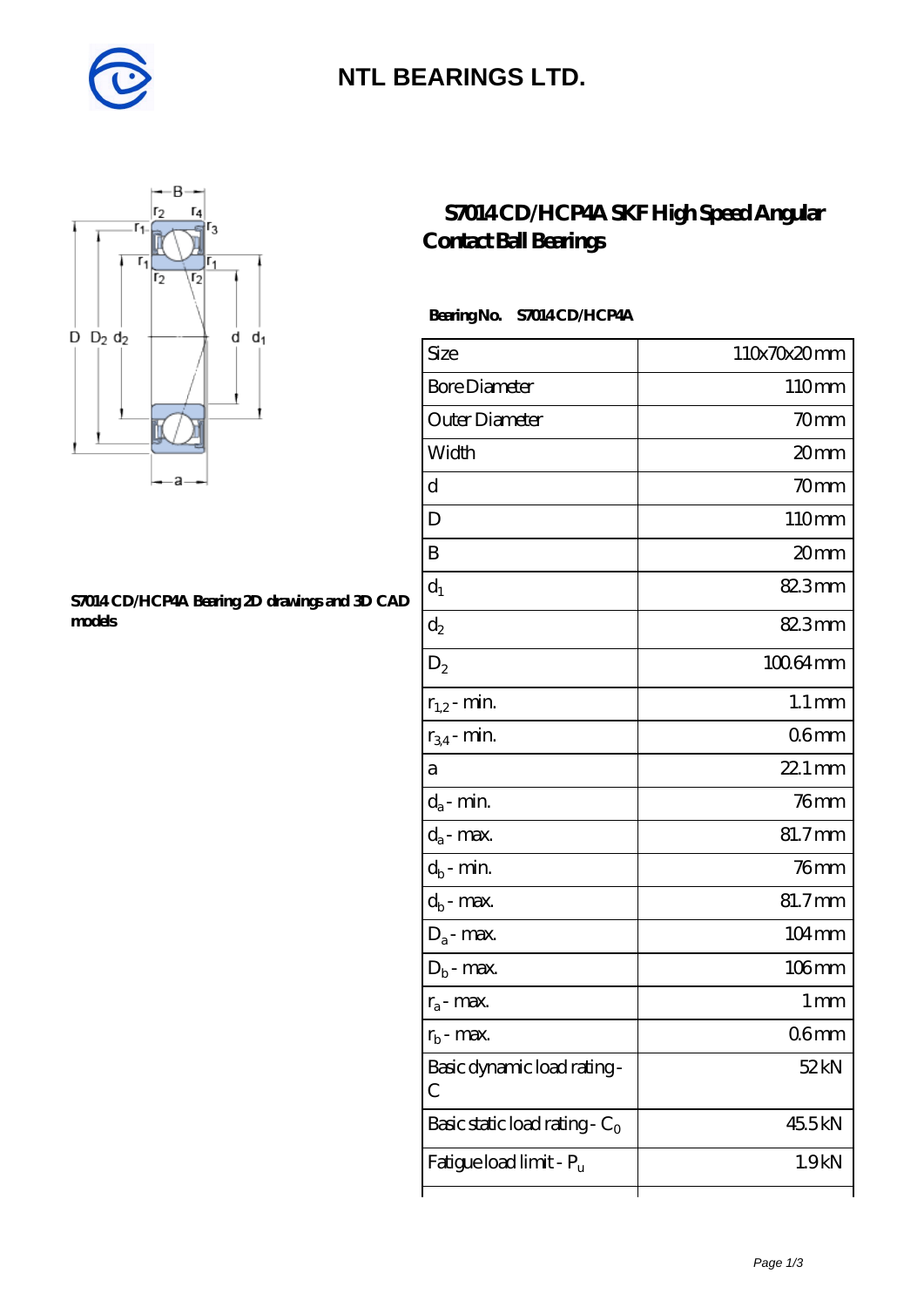

# **[NTL BEARINGS LTD.](https://m.diabetesfriends.net)**

| Limiting speed for grease<br>lubrication | 15000r/min          |
|------------------------------------------|---------------------|
| Ball - $D_w$                             | $127$ mm            |
| $Ball - z$                               | 19                  |
| Calculation factor - f <sub>o</sub>      | 155                 |
| Preload class $A - G_A$                  | 200N                |
| Preload class $B - G_B$                  | 400N                |
| Preload class C - $G_C$                  | 800N                |
| Preload class $D - G_D$                  | 1600N               |
| Calculation factor - f                   | 1.12                |
| Calculation factor - f                   | 1                   |
| Calculation factor - $f_{2A}$            | 1                   |
| Calculation factor - f <sub>2B</sub>     | 1.02                |
| Calculation factor - $f_{\chi}$          | 1.05                |
| Calculation factor - $f_{2D}$            | 1.09                |
| Calculation factor - f <sub>HC</sub>     | 1.02                |
| Preload class A                          | 90N/micron          |
| Preload class B                          | 123N/micron         |
| Preload class C                          | 173N/micron         |
| Preload class D                          | 252N/micron         |
| $d_1$                                    | 82.3mm              |
| $\mathrm{d}_2$                           | 82.3mm              |
| $D_{2}$                                  | 100.64mm            |
| $r_{1,2}$ min.                           | $1.1 \,\mathrm{mm}$ |
| $r_{34}$ min.                            | 06 <sub>mm</sub>    |
| $d_a$ min.                               | 76 mm               |
| $d_a$ max.                               | 81.7mm              |
| $d_h$ min.                               | $76$ mm             |
| $d_h$ max.                               | 81.7mm              |
| $D_a$ max.                               | 104mm               |
| $D_{\rm b}$ max.                         | $106$ mm            |